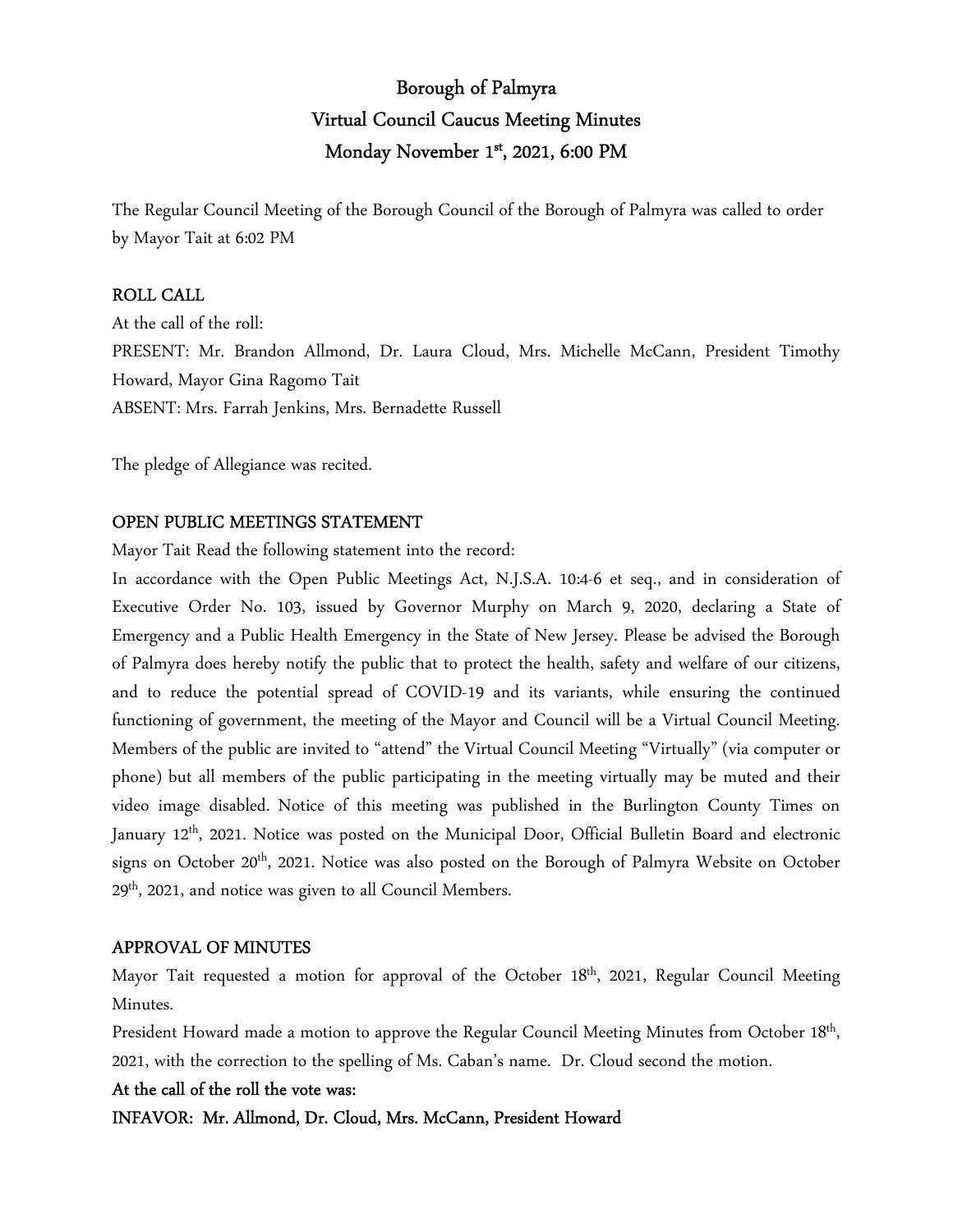## Against: None

## Motion Carried

Mrs. Jenkins joined the meeting at 6:10 pm. Mrs. Russell joined the meeting at 6:11 pm.

## **CORRESPONDENCE**

Municipal Clerk, Ms. Jackson acknowledged the following correspondence received:

## Resignation Letter- Destinee Quintero

Mayor Tait requested a motion to accept Destinee Quintero's letter of resignation. President Howard made a motion to accept Ms. Quintero's letter of resignation. Mr. Allmond second the motion.

## All members present voted in favor of the motion. Motion Carried

Letter- Diane Gutierrez-Scaccetti, Commissioner, NJ Dept of Transportation

## REDEVELOPMENT

## Rt. 73 South Redevelopment Area- Update

Mr. Gural indicated the pre-construction meeting was held last week and site work has begun. Mr. Gural noted they ran into some issues with the installation of the sewer utilities and will have to being in some clean fill, so they moved to the water pipe install while waiting for other materials to come in. Mr. Gural stated the footings and foundation were scheduled to begin today. Mr. Gural indicated they have paid for some of the building permits in or around the amount of \$40,000.00. Mr. Gural indicated we are expecting additional permit fees in the amount of \$300,000. 00. Mr. Gural indicated that more time will be spent by personal reviewing and inspecting the various items of the project. Mr. Gural we are still in ongoing negotiations with Fair Share Housing regarding the affordable housing component of the project. Mr. Rosenberg stated the negotiations are contentious and we are continuing to press forward. Mr. Rosenberg requested Mr. Brewer or Gural set up a conference call for tomorrow to address some of the recent emails. Mr. Gural indicated the redevelopment agreement for the Fillit property is being fine tuned and is expected to be ready for council consideration in the next couple of weeks. Mr. Gural indicated the pilot application and long-term tax exemption application will also need consideration shortly.

Outlaw Training & Fitness, 620-622 Highland Ave Redevelopment Project – Update Mr. Brewer indicated the valuation hearing scheduled for October 25<sup>th</sup>, 2021, has again been rescheduled and not reschedule date has been set. Mr. Brewer indicated he would advise the governing body when the date is set again.

Sea Box/ELM Office LLC, 321 E. Broad Street - Former Knights of Columbus Property- Update Mr. Gural indicated he had nothing new to report.

## PROFESSIONAL UPDATES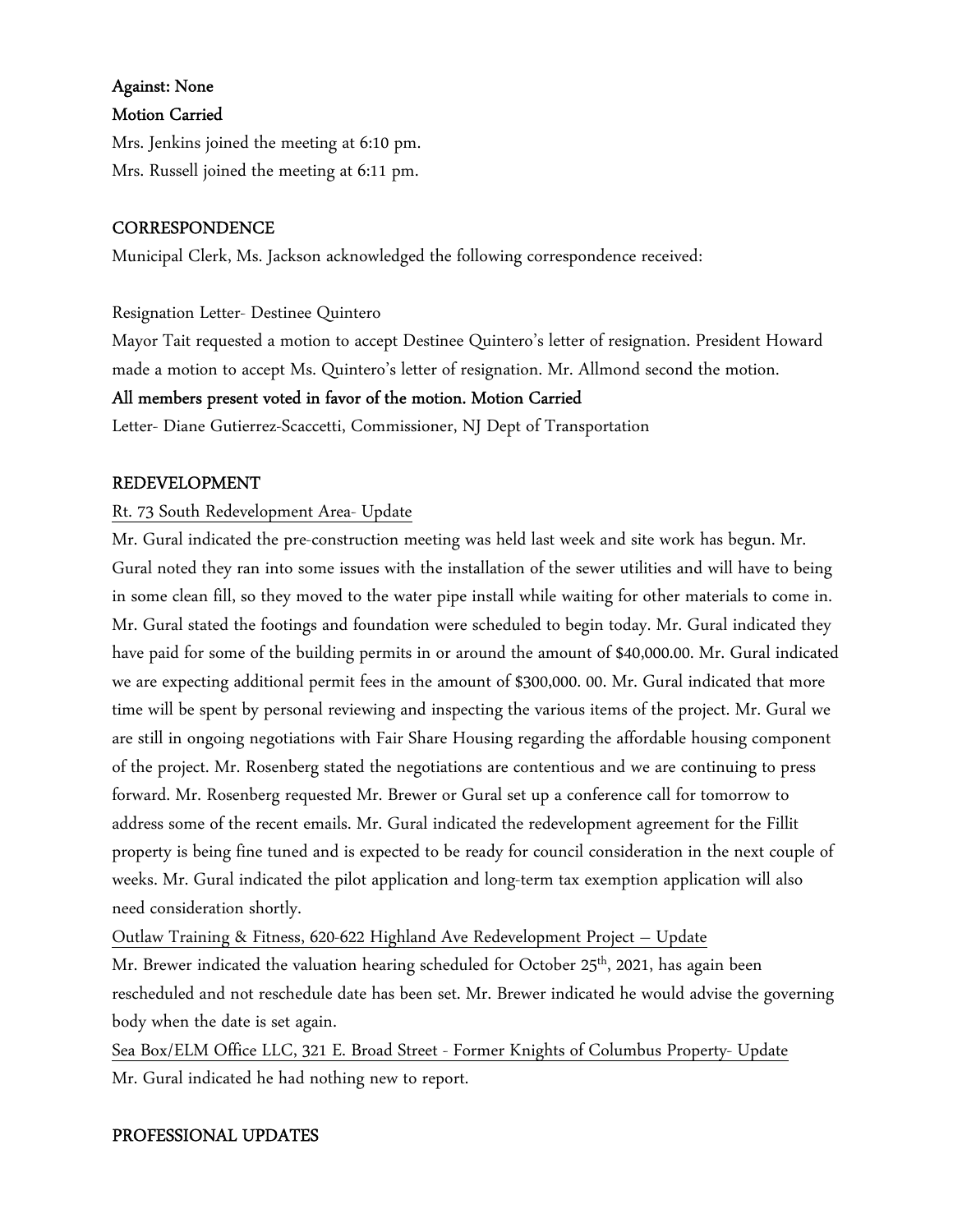William Kirchner, ERI

Mr. Kirchner indicated that the contractor has completed the punch list for the 5<sup>th</sup> and Race Street project and the project is essential complete including the liquated damages.

Mr. Kirchner indicated the contractor did complete the repair of the miss installed striping of the Temple Blvd project on Thursday. Mr. Kirchner explained the process. Mr. Kirchner indicated the milling and paving on New Jersey Avenue should begin tomorrow.

Mr. Kirchner indicated the Veterans Memorial Park project has been delayed and you didn't see them working this week, due to an outbreak of Covid-19 noting the contractor's crew has been quarantined. Mr. Rosenberg stated that he sent a copy of a draft letter for Think pavers the contractor for the  $5<sup>th</sup>$ and Race Street project, for review of the governing body in regard to the stipulated damages for the 5<sup>th</sup> and Race Street project. Mr. Rosenberg requested permission to send the letter to Mr. Berkowitz of Think pavers, regarding the 5<sup>th</sup> and Race Street project. Mr. Gural indicated a copy was included in the agenda packet along with a draft letter regarding the liquated damages on the Temple Blvd. project. Mr. Rosenberg indicated that currently he does not wish to send to letter for the Temple Blvd project as the project is not yet complete and the final billing has not yet been completed.

Mayor Tait requested a motion to allow Mr. Rosenberg to send a letter about the 5<sup>th</sup> and Race Street project, to Mr. Berkowitz of Think Pavers. President Howard made the motion and Mrs. Russell second the motion.

#### All members present voted in favor of the motion. Motion Carried

#### PUBLIC COMMENT

We request those participants wishing to have or make a Public comment, email their questions or comments in advance to Municipal Clerk Rita Jackson at djackson@boroughofpalmyra.com. The opportunity to submit comments prior to meeting expired at 12:00 PM on November 1, 2021. All comments will become part of the record and included with the Meeting Minutes. For those choose to "attend" the Virtual Meeting, Mayor Tait opened the meeting to the public for comments. All comments made are part of the record and included with the Meeting Minutes.

Mayor Tait asked for a motion to open to the Public for comments.

Mrs. Russell made a motion to open the public portion for comments. President Howard second the motion.

#### All members present voted in favor of the motion. Motion Carried

Mayor Tait asked if any comments were received before the meeting. Municipal Clerk, Ms. Jackson indicated one comment was received, and reads as follows: 1)What is the current staffing level of the police department?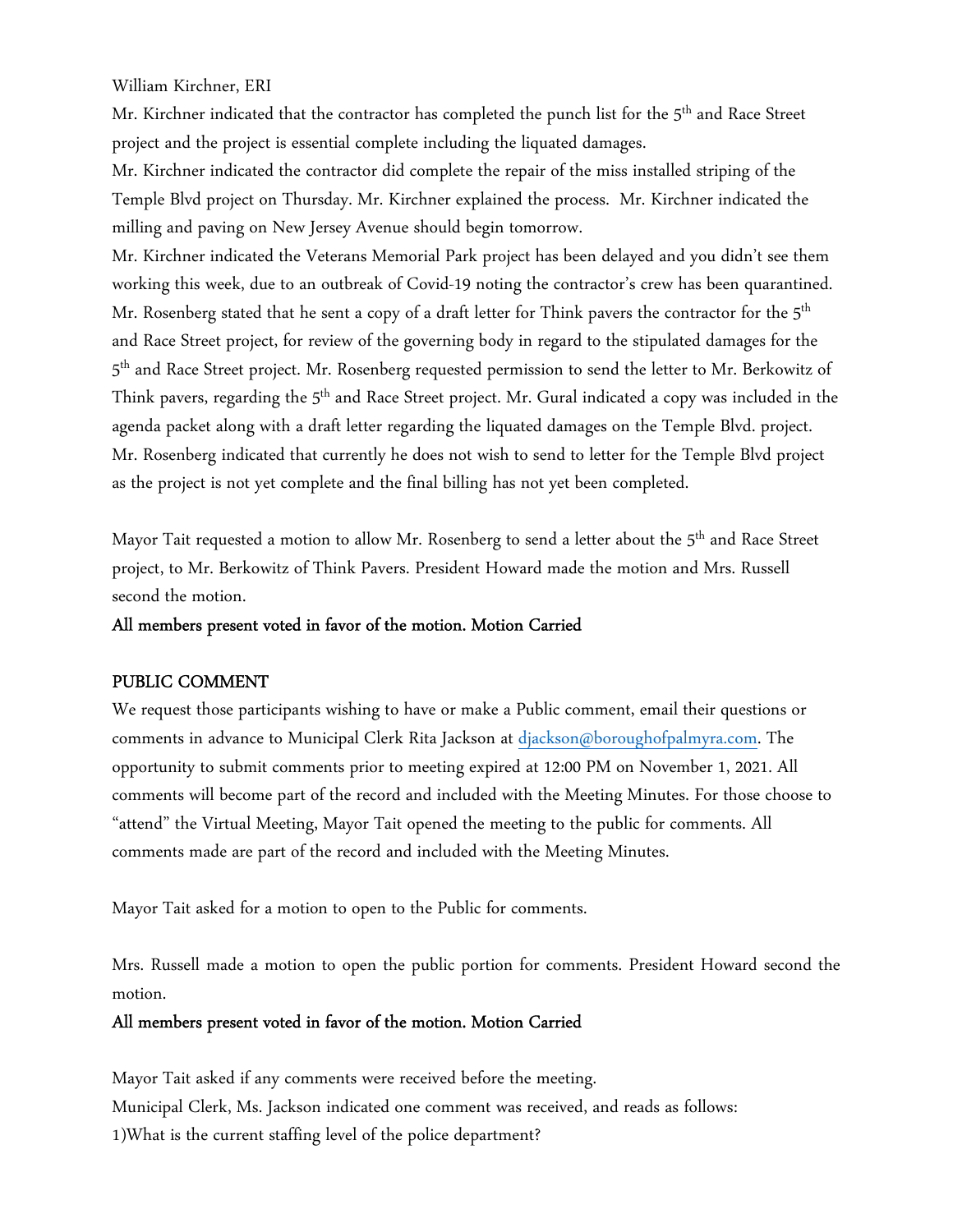2)What was the staffing level prior to covid about January 1, 2019?

3)Why is the pay lagging other local departments leading to retainment and retention of officers?

4) What impact will reduce staffing have on officer and public safety.

5) When can we expect in person council meetings to resume and Borough Hall to reopen like most other municipalities and what is the justification for not already being open?

## Thank you.

#### Eric Austin

Mayor Tait indicated that the current staffing of the Police department is 12 officers.

Chief Campbell indicated the level about January 1, 2019, was 18 officers.

Mayor Tait and Mr. Gural indicated the police officers are paid in accordance with the PBA agreement/contract. Mr. Gural noted that the current contract was negotiated which the FOP and the Police department representatives earlier this year and the Borough is currently adhering to the agreement as ratified by the department.

Chief Campbell indicated the less officers which we have the less amount of coverage the department will be able to safely provide. Chief Campbell indicated that currently we have a two man shift and noted that officers are being moved around from the detective bureau and noted the potential of using the SRO to help cover the road shifts. Chief Campbell noted that they did not want to take the SRO out of the schools as he is needed there.

Mayor Tait indicated the opening of the building is determined by the numbers provided by the Department of Health and the Science as reported regarding Covid-19. Mayor Tait indicated that the Borough had 65 cases as of the first week in October. Mr. Gural indicated that currently we have had 96 positive cases and one additional death due to covid in the last two months noting that that does not include another seven cases last week. Mr. Gural noted the website will be updated with the additional information. Mr. Gural stated that currently we are experiencing a greater infection rate, with 75% of Palmyra residents vaccinated, than we were experiencing before anyone was vaccinated.

Mayor Tait asked if there were any comments from those present.

Ms. Still – Veterans Drive – Ms. Still stated she bought her home on Veterans Drive from her parents in 1991. Ms. Still thanked Chief Campbell and the Police department for all their help during the week regarding somethings she needed help with. Ms. Still noted that in July of 2021 she attended a meeting and was not convinced of what was being told to her and how she was treated by the council and Municipal Attorney she promised that she would attend council meeting until she received answers. Ms. Still stated the council feels like it does not have to answer concerns of the residents nor has to address aggregations of systemic racism in the Palmyra School District or nepotism in the administration or the justification of salaries or the hiring of employees of the Borough of Palmyra. Ms. Still stated that because the council meetings are only virtual and are not highly advertised, indicating the advertisement for the meeting was just placed two days ago and the time was changed,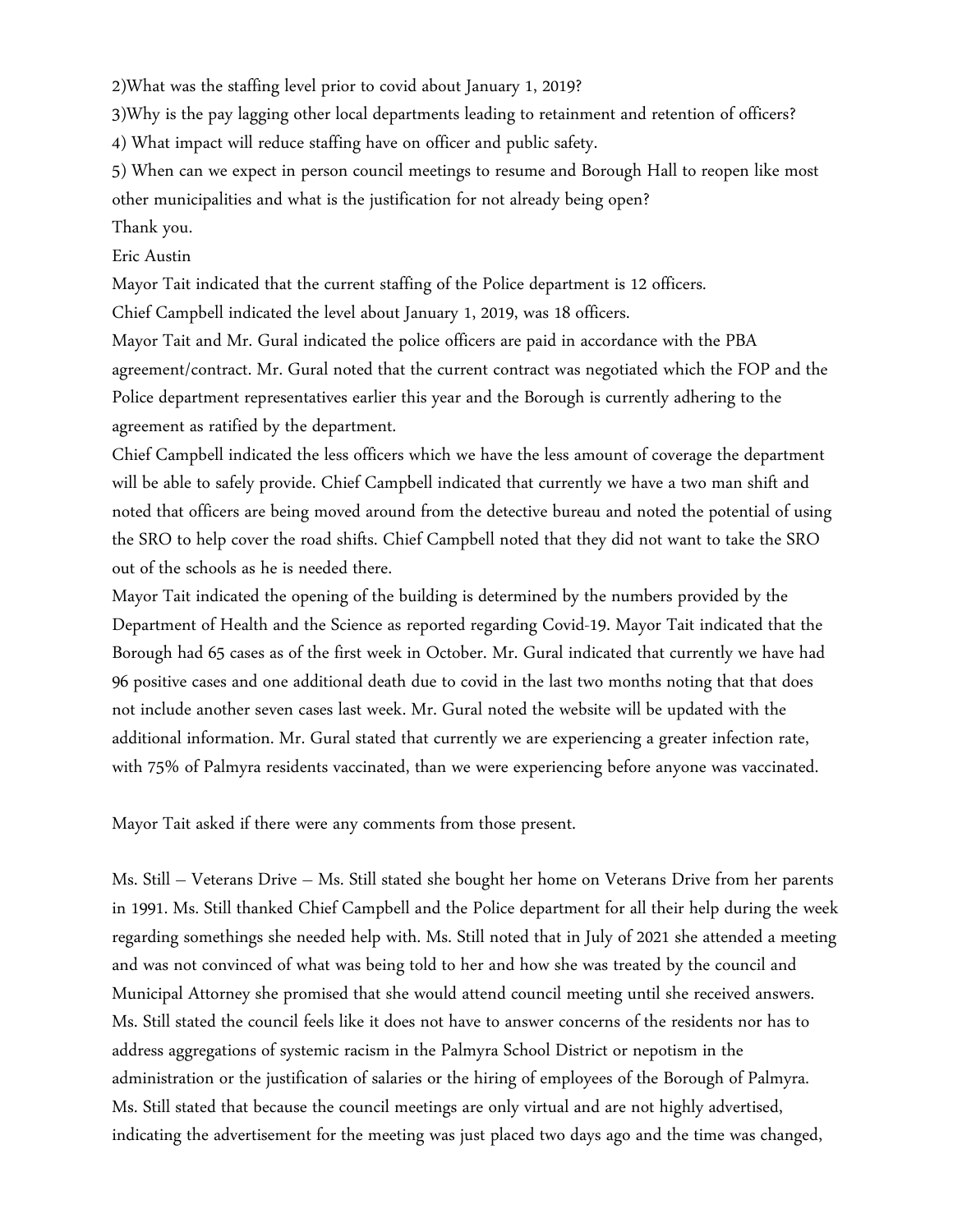the governing body has become just too comfortable with what's going on and are not answering any questions or concerns that the public has brought to your attention. Mr. Still indicated the American way is the elected public officials serve the people and address the issues of the people. Ms. Still indicated she has received a defamatory email which has been circulated among the community from someone regarding her integrity. Ms. Still stated that holding the elected officials accountable is not being negative. Ms. Still noted that a major issue in our country is our elected officials, systemic corruption in politics and long-term politicians. Ms. Still stated that you do not have to have a title or run for and hold an office to serve to public, noting that she serves the public all the time and it called altruistic service. Ms. Still indicated this administration has nothing to do with serving the residents of Palmyra or addressing their issues of concern. Ms. Still stated that social advocacy, social justice runs in her blood, her late great great grand uncle was the abolitionist, William Still who worked closely with Harriet Tubman to insure liberty and justice for all. Ms. Still indicated the Mayor and Council must be held accountable for their actions. Ms. Still indicated she would continue to attend the meetings and she will continue to fight for liberty and justice for all the Palmyra Proud residents. Ms. Still indicated she had no other comments just Food for thought.

Ms. Thomas – Ms. Thomas indicated she just moved into the neighborhood and wanted to know what the action plan is to keep the kids safe due to the shortage of crossing guards and the possibility of using the SRO outside of the schools.

Mayor Tait indicated that currently we do not have an action plan but will be working with Chief Campbell and the Police this week to develop a plan as we are concerned about the kids and want them to be safe.

No one else from the public wishing to be heard, Mayor Tait asked for a motion to close the public Portion. President Howard made a motion to close the public portion. Mrs. Russell second the motion. All members present voted in favor of the motion. Motion Carried

## RESOLUTIONS

Mayor Tait stated, Resolution 2021-211 thru Resolution 2021-218 would be enacted as a single motion, if any resolution needed additional discussion, it would be removed from the consent agenda and voted on separately. Mayor Tait asked if anything needed to be removed. Noting no one requested additional discussion on any resolutions, Mayor Tait read the following resolutions into the record

Resolution 2021-211, Resolution of the Borough of Palmyra's Civil Rights Policy with Respect to all Officials, Appointees, Employees, Prospective Employees, Volunteers, Independent Contractors and Members of the Public that come into Contact with Municipal Employees, Officials and Volunteers

Resolution 2021-212, Resolution of Borough of Palmyra County of Burlington Authorizing a Lien be Placed on Blk 48 Lot 12 for Failure to Comply with Obnoxious Growth and Property Maintenance Violations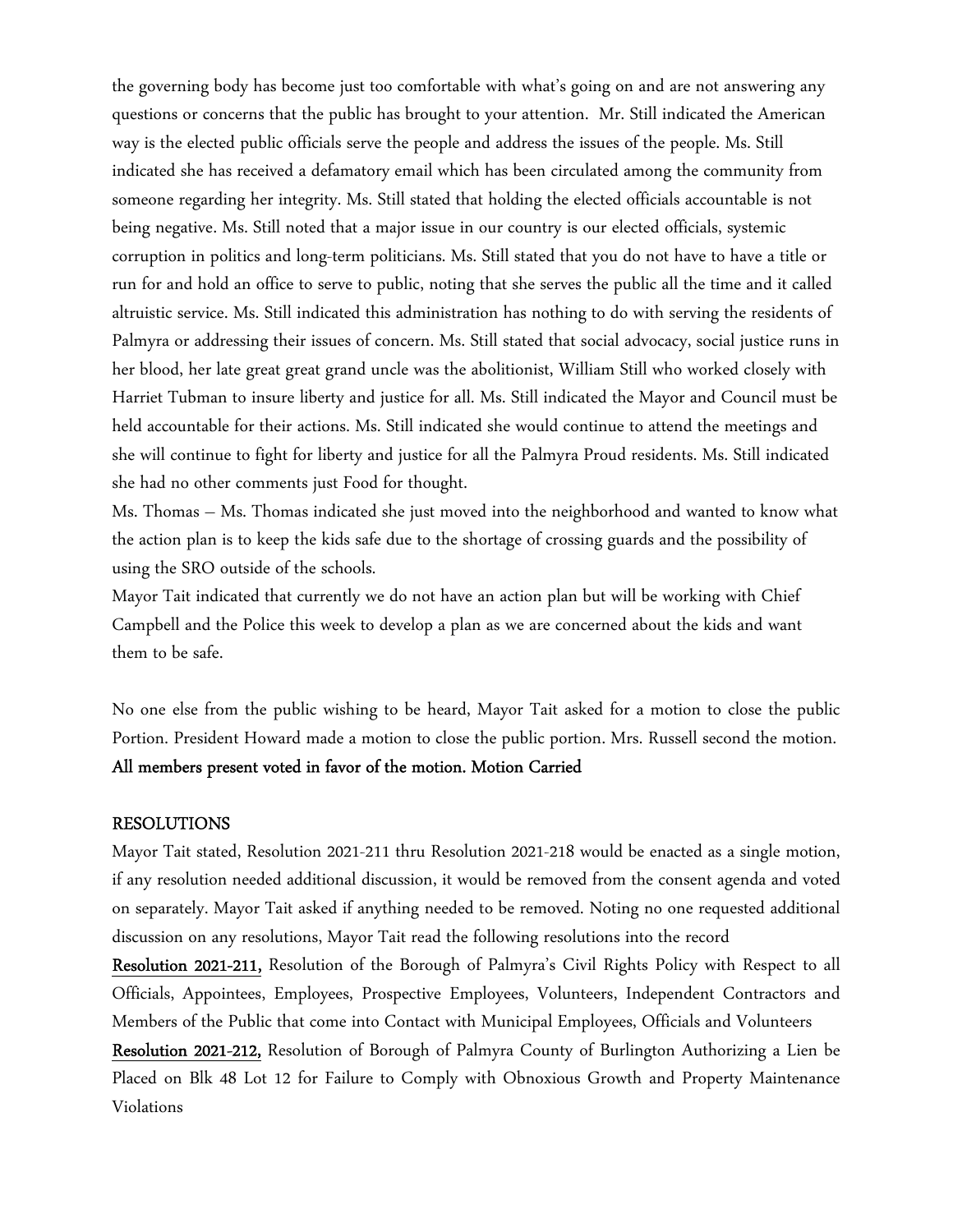Resolution 2021-213, Resolution of Borough of Palmyra County of Burlington Authorizing a Lien be Placed on Blk 120 Lot 4.01 for Failure to Comply with Obnoxious Growth and Property Maintenance Violations

Resolution 2021-214, Resolution of Borough of Palmyra County of Burlington Authorizing a Lien be Placed on Blk 85 Lot 19 for Failure to Comply with Obnoxious Growth and Property Maintenance Violations

Resolution 2021-215, Resolution Authorizing the Chief Financial Officer to Make Budget Transfers to the 2021 Budget in the amount of \$76,175.00

Resolution 2021-216, Resolution of the Borough of Palmyra Adopting the Revised Personnel Policies and Procedures Manual and the Supervisory Supplement to the Personnel Policies and Procedures Manuel Dated November 1, 2021 with a new Effective Date of November 1, 2021

Resolution 2021-217, Resolution Authorizing the Mayor to Execute an Agreement Between the Borough of Palmyra and Virtua Health, Inc./Mobile Grocery Store for one-year term to expire October 31, 2022.

Resolution 2021-218, Resolution appointing Duane Wallace as Plumbing Sub-Code Official and Plumbing Inspector, and Co-Electrical, Building and Mechanical Sub-code Officials and Inspectors as necessary for the Rt. 73 S. Redevelopment Project at the combined annual salary of \$25,000 effective November 1, 2021 and for the duration of project.

Mayor Tait requested a motion to approve the consent agenda, Resolutions 2021-211 thru Resolution 2021-218.

President Howard made a motion to approve the consent agenda, Resolution 2021-211 thru Resolution 2021-218. Mr. Allmond second the motion.

At the call of the roll, the vote was:

INFAVOR: Mr. Allmond, Dr. Cloud, Mrs. Jenkins, Mrs. McCann, Mrs. Russell, President Howard AGAINST: None

Motion carried. Resolutions 2021-211 and Resolution 2021-218 were approved

## PUBLIC EVENTS

Mayor Tait noted the Palmyra Halloween Parade was held on Saturday October 30<sup>th</sup>, 2021. Mayor Tait thanked the Halloween Parade Committee for all their efforts with the parade.

## DISCUSSION ITEMS

Mr. Gural indicated he had nothing new to report regarding Borough Hall staffing/reopening to the public, Legion Field, Community Center, Council Meetings and Covid-19, nothing his update earlier regarding the rising number of positive cases in town. Mr. Gural indicated he would be posting the numbers on the website shortly.

Mayor Tait asked if everyone had the opportunity to read the request of the Palmyra Improvement Association regarding usage of Payton I Flournoy Park for the "Winter Market" on November 27<sup>th</sup>,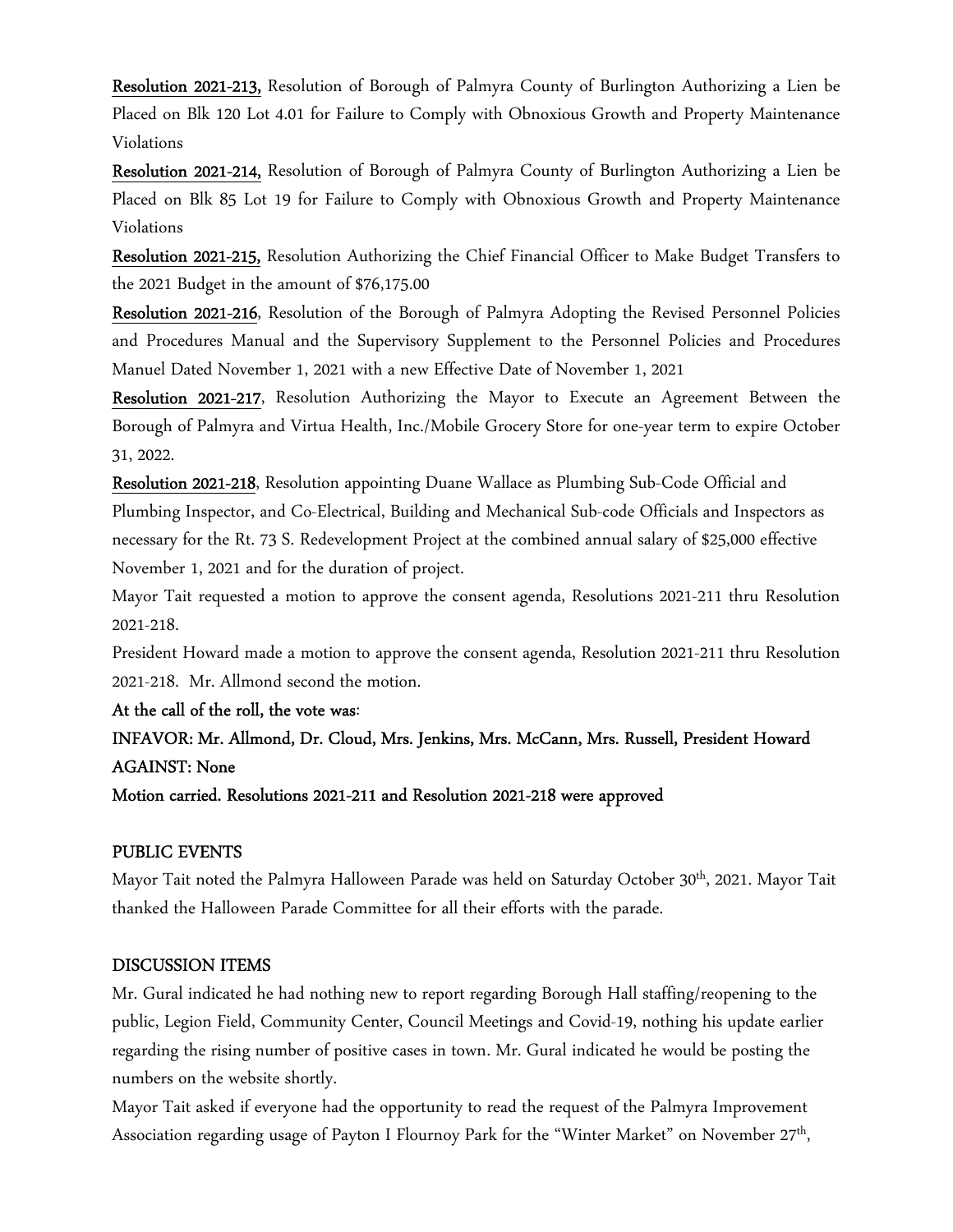2021. Mayor Tait and the governing body agreed to the request for the park usage on November  $27<sup>th</sup>$ , 2021.

Mr. Gural indicated Mrs. Kilmer and the cleaning company again tried to clean-up, 313 Delaware Avenue, again they were met with resistance from the tenant and were not allowed on the property to remove any items. Mr. Gural indicated we just can not get the property cleaned up as he is the tenant and claims to own everything on the property. Mr. Gural noted that there has been no help from the decedent's family regarding the clean-up of the property. Mr. Gural noted the tenant missed his court date and we well have to seek other legal matters to get the property cleaned up.

Mr. Gural stated the owner of 202 Cinnaminson Avenue did appear in court and agreed to remove the storage container from the property. Mr. Gural indicated the container should be removed by November  $10^{th}$ , 2021.

Mayor Tait indicated appointed the following to the Mayor's Advisory Board; Loretta Kelly, Ruth Yetter, Carol Vento, Sheryl Butler-White, Kim Robinson, Maureen Barsky and Sandra Purnell.

## ADMINISTRATORS REPORT

Mr. Gural indicated we are still advertising for the TACO and Code Enforcement Officer positions, he noted applications will be taken up until December 10<sup>th</sup>, 2021.

Mr. Gural stated Mr. Genkins prepared the Outdoor Storage Containers/Accessory Structures Ordinance which Mrs. Kilmer is reviewing and adding some additional information to. Mr. Gural noted it will be updated by Mr. Genkins and ready for council review shortly.

Mr. Gural noted the Best Practices checklist has been submitted and will be reviewed at the November  $15<sup>th</sup>$ , 2021, council meeting.

Mr. Gural stated the 2022 Budget process is under way, departments have been notified and necessary budget transfers have been requested and were approved earlier tonight.

Mr. Gural stated the Request for Proposals will be posted on the website tomorrow and everyone is free to send it to anyone they wish. Mr. Gural noted the request for proposals are due back December 3<sup>rd</sup>, 2021, by 12:00 Noon.

#### MAYOR / COUNCIL COMMITTEE REPORTS AND COMMENTS

Mr. Allmond – Mr. Allmond indicated the guidelines for the Student Representative positions where developed/updated three years ago. Allmond noted the guidelines were developed with the help of the Superintendent of the Board of Education and the High School principal. Mr. Allmond indicated all decisions regarding the applicants are made by the school, they distribute the applications, accept the applications and essays, make the decisions, and notify the governing body as to whom the representatives are going to be for the given school year. Mr. Allmond noted the program was intentionally designed that way to avoid any questions regarding candidate selection. Mr. Allmond noted the program involves two seniors and two juniors with the intention of allowing the two juniors the ability to take the senior positions, when they become seniors if they desire, hoping to obtain two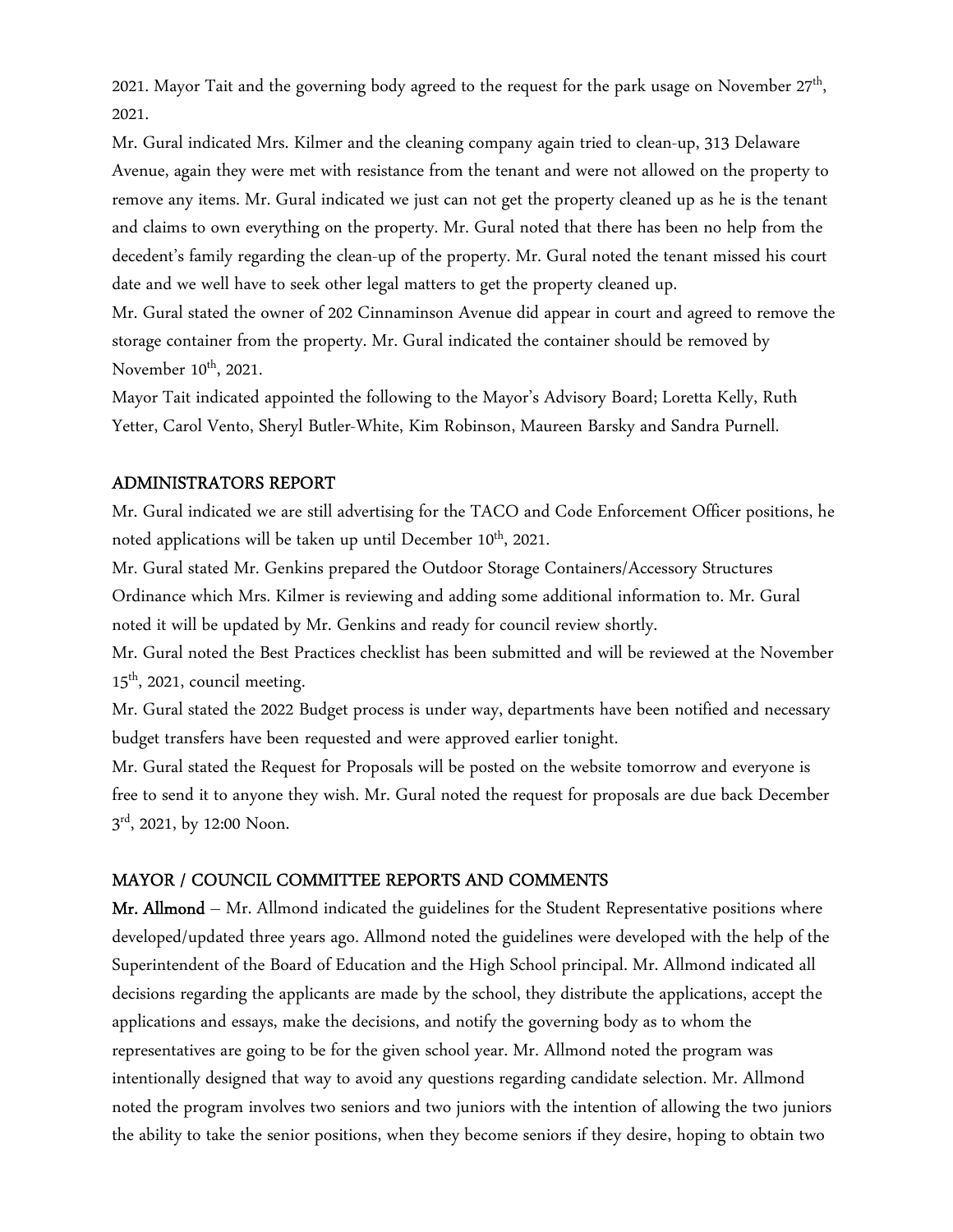new juniors to fill the junior positions. Mr. Allmond stated that the program has had phenomenal students thus far and we are looking forward to appointing two new juniors at reorganization in 2022. Mr. Allmond stated that if anyone has questions regarding the program or how to obtain information regarding the program that can contact him at any time.

Dr. Cloud- No comment

Mrs. Russell – No comment

Mrs. Jenkins – No comment

Mrs. McCann- No comment

President Howard - No comment

Mayor Tait – Mayor Tait thanked the PIA for the "Trunk or Treat" event at the Community Center. Mayor Tait stated that Covid vaccine shots are being given in the Community Center by the N.J. Department of Health on Tuesday November 9<sup>th</sup>, 2021, between 9:00 am and 1:00 pm noting that 105 shots were given last week.

Mayor Tait asked Mr. Gural and Mr. Rosenberg if there were items for closed session. Mr. Gural and Mr. Rosenberg indicated yes regarding litigation, contracts and negotiations.

Resolution 2021-219, Resolution Excluding the Public from Certain Meetings Pursuant To Section 8 of the Open Public Meeting Act C. 231 P. L. 1975 for matters relating to: Negotiations, Contracts, Personnel

Mayor Tait requested a motion to approve Resolution 2021-219. Mrs. Russell made a motion to approve Resolution 2021-219. President Howard second the motion.

At the call of the roll, the vote was:

INFAVOR: Mr. Allmond, Dr. Cloud, Mrs. Jenkins, Mrs. McCann, Mrs. Russell, President Howard AGAINST: None

Into closed at 6:55pm

Out of closed at 7:57 pm Mayor Tait requested a motion to open to public. President Howard made a motion to open to the public. Mrs. Russell second the motion.

#### All members present voted in favor of the motion. Motion Carried

Mr. Rosenberg noted the following Resolution for Council consideration. Resolution to suspend the implementation of the Covid testing policy for a period of two weeks beginning today.